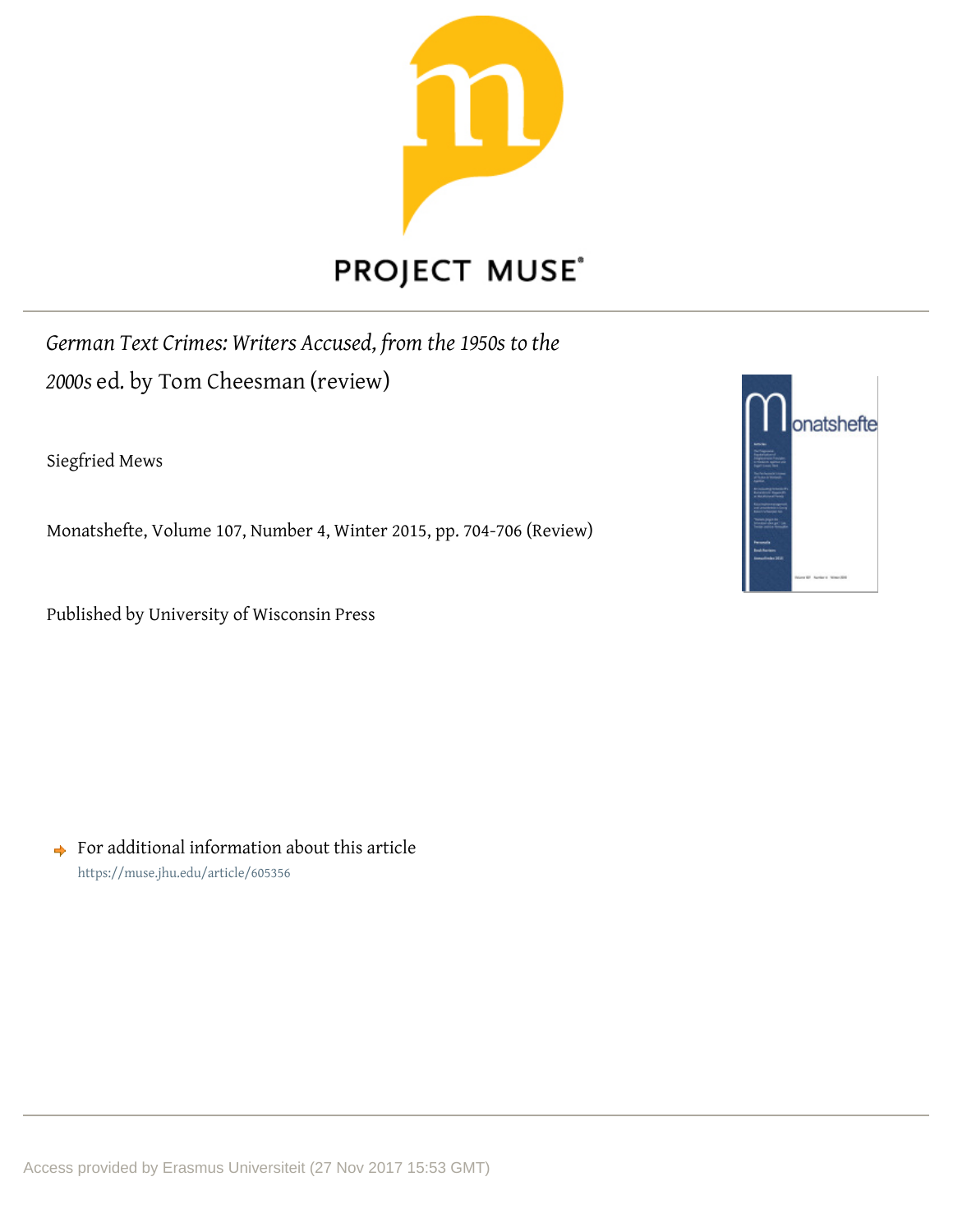representation. Moving beyond a merely thematic discussion of melancholy, Cosgrove thus shows how postwar German authors mobilize melancholy's performative potential as a literary discourse that demands to be interpreted and as part of a larger quest to create an ethically appropriate poetics of post-Holocaust remembrance.

The greatest strength of *Born under Auschwitz* is its careful and erudite analysis of a range of thematic intricacies, such as the distinctive treatments of melancholy depending on whether the narrator (or author) speaks from the perspective of the perpetrator or the victim, as a man or a woman, as an individual or a collective, etc. Clearly, Cosgrove's analysis goes along with a keen analytical grasp of the theoretical and conceptual issues involved in the problem of melancholy. For instance, her reading of Weiss's *Aesthetics of Resistance* contributes to the critical discussion of melancholy, which has so far intersected with gender primarily on masculinity, by showing how Weiss's novel foregrounds the limitations of traditional masculine melancholy while creating an image of the mother that points toward a possible ethical empowerment through (female) melancholy. This chapter resonates well with Cosgrove's discussion of Iris Hanika's ironic caricature of contemporary German society in her novel *Das Eigentliche*, casting both male and female characters through the early Christian plight of *acedia* to insinuate that there is no authentic memory discourse—only failed commemoration.

Given the scope of the study—with its focus on five major novels and several smaller prose works—the author cannot engage in the kind of close readings that would tease out the ambiguous meanings at play within the textual landscape of melancholy as a discursive practice that is fundamentally ambivalent and rhetorical in its constitution. Despite Cosgrove's emphasis on textual exegesis, and her sustained effort to reveal textual paradoxes and structural conflicts at all levels of the texts, she fails to fully draw out the conflicting logics of sense and the heterogeneous implications that emerge from these literary treatments of melancholy. A more open-ended method of textual analysis that would not only interrogate the conflicting values assigned by these memory discourses to melancholy but also reflect critically on how narrative as an unstable and highly subjective textual practice subverts these discourses would be warranted to do full justice to this fascinating object of study.

The book is an important, precise, and thorough study that breaks new ground and advances our understanding of a set of major German novels in the social and cultural context of memory studies. Overall this is a graceful work of remarkable erudition that will be greatly appreciated as a landmark study about both postwar German literary history and theory, and memory discourse in the humanities.

*University of Oregon* — Sonja Boos

## **German Text Crimes: Writers Accused, from the 1950s to the 2000s.**

*Edited by Tom Cheesman. Amsterdam: Rodopi, 2013. 242 pages. \$73.00 hardcover, \$66.00 e-Book.*

The term "text crimes" hardly enjoys wide currency; for instance, the *OED* (checked in December 2014) does not include it at all. However, the editor of and all nine contributors to the present volume use the term more or less frequently in their respective essays (albeit some contributors prefer to put it in quotation marks—presum-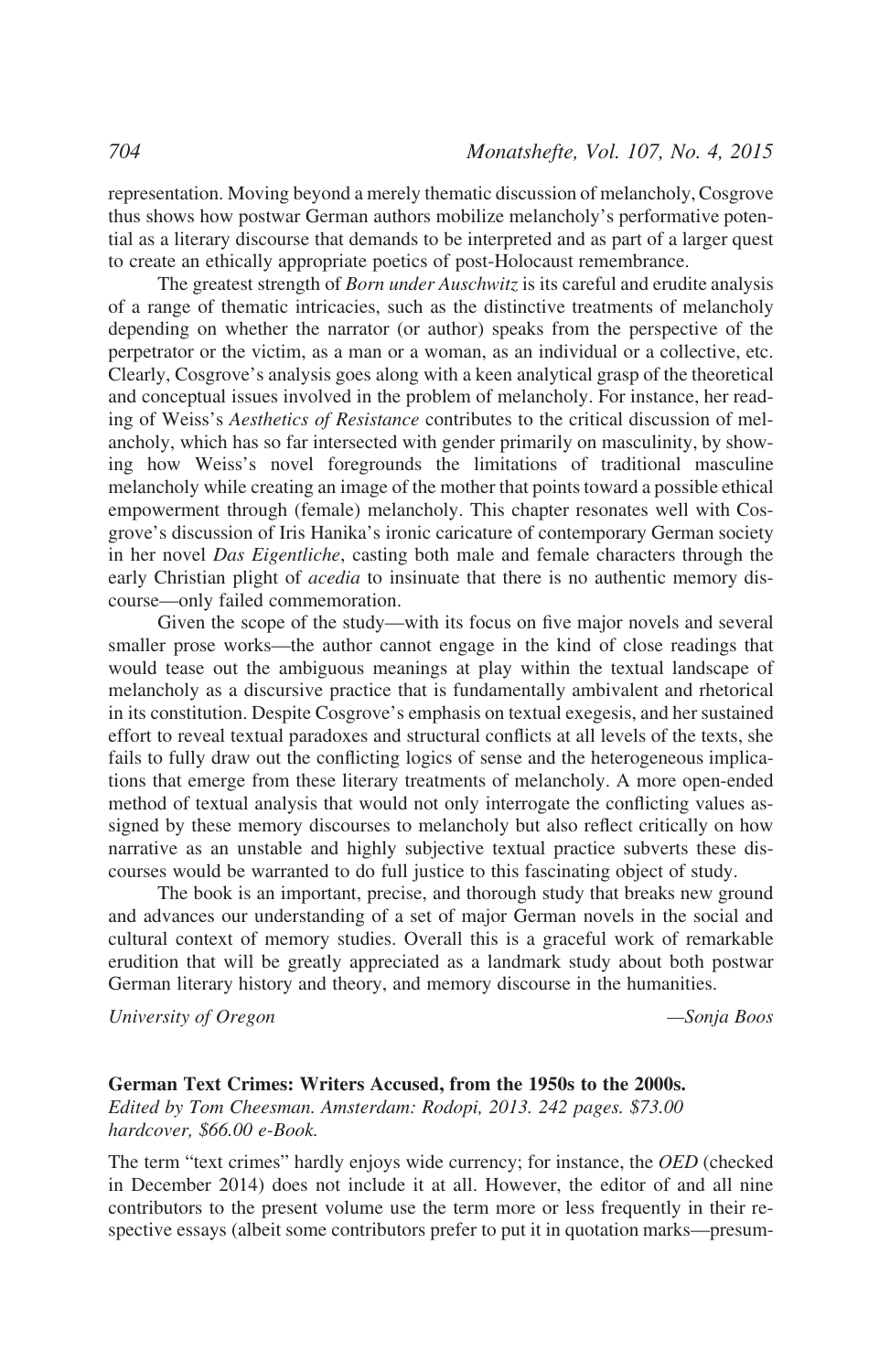## *Book Reviews 705*

ably to indicate its novelty). In his introduction the editor acknowledges the fact that "[t]exts are more often incriminated for violating cultural norms than for breaking actual laws" (1)—thereby emphasizing the significance of the respective text and virtually ignoring its author. Indeed, the "Literaturskandale" (18, n. 13) that usually follow the publication of controversial texts ordinarily are not settled in a court of justice, but they do tend to attract a considerable degree of attention in public media.

As is evident from both the introduction and the various essays, there certainly is no dearth of "Literaturskandale" of numerous kinds in the time frame covered in the present volume. Actually, the term "Literatur" is not strictly confined to *belles lettres*; most noticeably, the first contribution by Duncan Large deals with philosopher Martin Heidegger as perceived by Ulster poet Tom Paulin. Although Large emphasizes that Heidegger "was one of the most literary of philosophers" who engaged in publishing "a monograph on Hölderlin" in addition to "important essays"  $(25)$  on other poets, Large engages in outlining Paulin's critical engagement with Heidegger but also his "ambivalent fascination and indeed identification" (38) with the philosopher.

In her essay on Ingeborg Bachmann, Aine McMurtry analyzes Bachmann's poetic drafts from the 1960s, which were published posthumously by her siblings, and explores Bachmann's eventual turning from her "subjective crisis" to a "critique of unspoken [and unidentified] crimes in the post-war order" (70). From poetry to drama: David Barnett explores the "Director's Theatre [Regietheater] and the 'Werktreue' Debate" and emphasizes the creative role of the director in Germany—in contrast to that of the director in England and the US—in theater productions. Barnett discusses productions of Theresia Walser's *Wandernutten* (2004) and Rolf Hochhuth's *Wessis in Weimar* (1993); particularly the staging of the latter play incensed the playwright, but Barnett concludes that ultimately it is the director who is in charge of the production of the respective play.

Perhaps the novels *Lust* (1989) by Elfriede Jelinek and *Feuchtgebiete* (2008) by Charlotte Roche, discussed by Heike Bartel, come closest to representing actual "text crimes" in that both texts have been "publicly labelled [sic] as pornography" (99); moreover, one member of the committee that awarded Jelinek the Nobel Prize for Literature in 2004 resigned in protest against bestowing the coveted prize upon a female author who engaged in writing pornographic novels. Yet Jelinek in particular has voiced doubts as to female writers' suitability for engaging in the portrayal of pornography, a domain clearly dominated by male writers.

If pornography is generally considered a "text crime," politics also clearly qualifies as an important topic, as is evident from David Robb's essay on singer and songwriter Wolf Biermann and the lesser-known Steffen Mensching and Hans-Eckard Wenzel who, in the view of the GDR authorities, appeared to inveigh against their cherished "Revolutionary Heritage" (126). In the case of Biermann, his refusal to toe the party line of the SED in his songs eventually resulted in his exclusion from the GDR—while on a concert tour in West Germany in 1976, he was barred from returning to East Berlin.

The wide range of "text crimes" is evident from Stuart Parkes's article on Martin Walser's novel *Tod eines Kritikers* (2002), which was interpreted as an attempted character assassination directed at the Jewish star critic and *Literaturpapst* Marcel Reich-Ranicki (1920–2013), who had become widely known as the host of